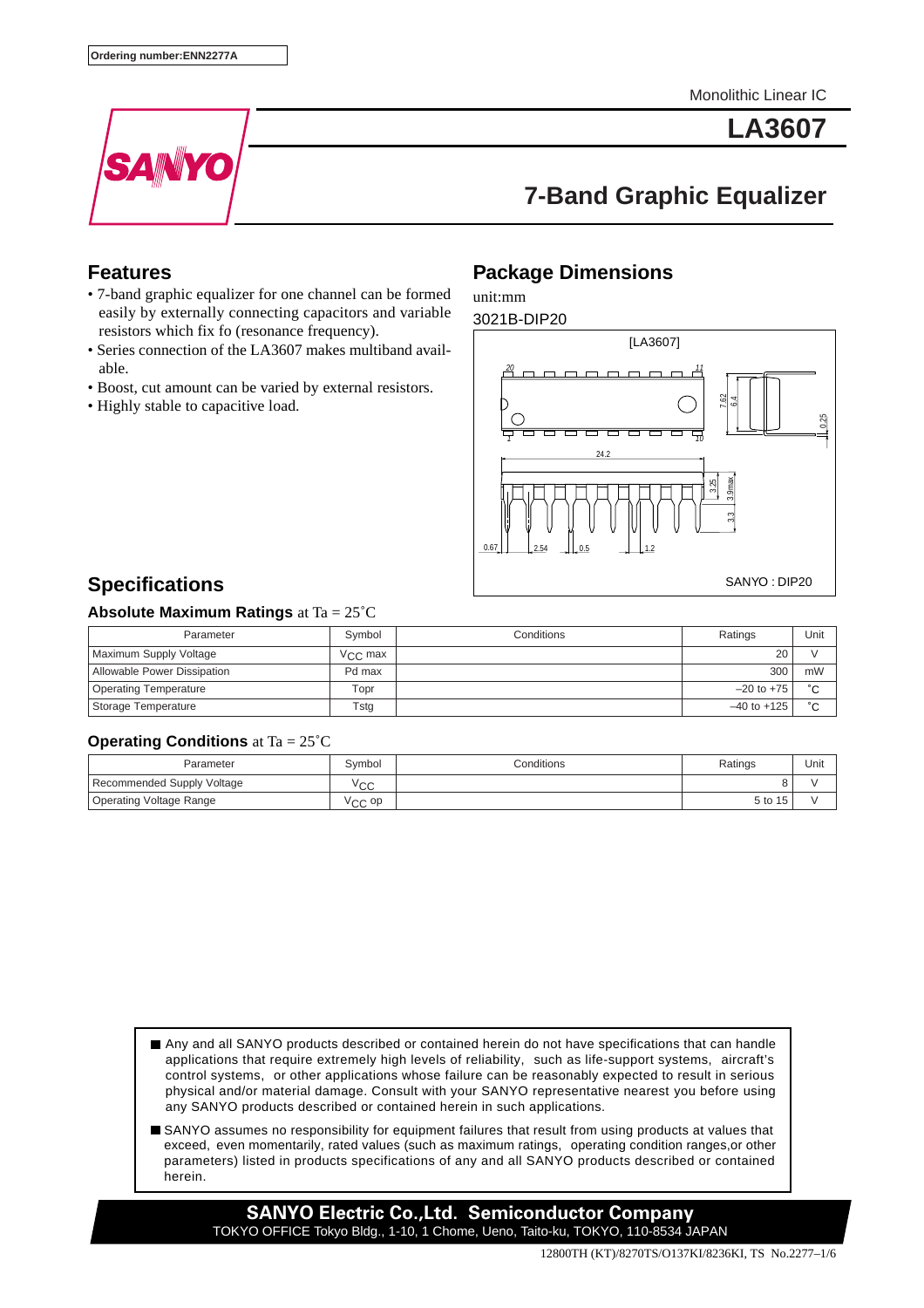|  | <b>Operating Characteristics</b> at Ta = 25°C, V <sub>CC</sub> =8V, R <sub>L</sub> =10k $\Omega$ , Rg=600 $\Omega$ , See specified Test Circuit. |
|--|--------------------------------------------------------------------------------------------------------------------------------------------------|
|--|--------------------------------------------------------------------------------------------------------------------------------------------------|

| Parameter                        | Symbol          | Conditions                                   |                                                     | Unit   |        |       |    |
|----------------------------------|-----------------|----------------------------------------------|-----------------------------------------------------|--------|--------|-------|----|
|                                  |                 |                                              | min                                                 | typ    | max    |       |    |
| Quiescent Current                | Icco            | Quiescent                                    |                                                     | 7      | 9      | mA    |    |
| Voltage Gain                     | VG              | f=1kHz, Vin=-10dB at all flat mode           | $-3.8$                                              | $-0.8$ | $+2.2$ | dB    |    |
|                                  |                 | $f=60Hz$                                     |                                                     | 10     | 12     | 14    | dB |
|                                  |                 | $f=150Hz$                                    |                                                     | 10     | 12     | 14    | dB |
|                                  |                 | $f = 400$ Hz                                 |                                                     | 10     | 12     | 14    | dB |
| Boost Amount                     | <b>BOOST</b>    | $f=1kHz$                                     |                                                     | 10     | 12     | 14    | dB |
|                                  |                 | $f=2.5$ kHz                                  |                                                     | 10     | 12     | 14    | dB |
|                                  |                 | $f=6kHz$                                     |                                                     | 10     | 12     | 14    | dB |
|                                  |                 | $f=15kHz$                                    | $Vo = -10dB$ is taken as<br>0dB at all flat mode at | 10     | 12     | 14    | dB |
|                                  |                 | $f=60Hz$                                     | $f=1$ kHz.                                          | $-14$  | $-12$  | $-10$ | dB |
|                                  |                 | $f=150Hz$                                    |                                                     | $-14$  | $-12$  | $-10$ | dB |
|                                  | <b>CUT</b>      | $f = 400$ Hz                                 |                                                     | $-14$  | $-12$  | $-10$ | dB |
| <b>Cut Amount</b>                |                 | $f=1kHz$                                     |                                                     | $-14$  | $-12$  | $-10$ | dB |
|                                  |                 | $f=2.5$ kHz                                  |                                                     | $-14$  | $-12$  | $-10$ | dB |
|                                  |                 | $f=6kHz$                                     |                                                     | $-14$  | $-12$  | $-10$ | dB |
|                                  |                 | $f=15kHz$                                    |                                                     | $-14$  | $-12$  | $-10$ | dB |
| <b>Total Harmonic Distortion</b> | THD             | f=1kHz, $V_0$ =1.0V at all flat mode input   |                                                     |        | 0.02   | 0.1   | %  |
| Output Noise Voltage             | <sup>V</sup> NO | All flat, input short, B.P.F., 10Hz to 30kHz |                                                     | 7      | 40     | μV    |    |



Test Method : V<sub>CC</sub>=8V, R<sub>L</sub>=10kΩ, Rg=600Ω

| Item             | SW <sub>1</sub> | SW <sub>2</sub> | SW <sub>3</sub> | SW4 | SW <sub>5</sub> | SW <sub>6</sub> | SW7          | SW <sub>8</sub> | SW9          | <b>SW10</b>  | Conditions                |
|------------------|-----------------|-----------------|-----------------|-----|-----------------|-----------------|--------------|-----------------|--------------|--------------|---------------------------|
| Icco             | 1               | F               | F               | F   | F               | F               | E            | F               | 2            | $\mathbf{1}$ |                           |
| VG               | 2               | F               | E               | F   | F               | F               | F            | F               | $\mathbf{1}$ | $\mathbf{1}$ | $f=1kHz$ , $V_{IN}=-10dB$ |
| BOOST1           | $\overline{2}$  | B               | E               | F   | F               | F               | F            | F               | $\mathbf{1}$ | $\mathbf{1}$ | $f=60Hz$                  |
| BOOST2           | 2               | F               | B               | F   | F               | F               | F            | F               | $\mathbf{1}$ | $\mathbf{1}$ | $f=150Hz$                 |
| BOOST3           | 2               | F               | F               | B   | F               | F               | F            | F               | $\mathbf{1}$ | $\mathbf{1}$ | $f=400Hz$                 |
| BOOST4           | 2               | F               | F               | F   | B               | F               | F            | F               | 1            | 1            | $f=1kHz$                  |
| BOOST5           | 2               | F               | F               | F   | F               | B               | F            | F               | 1            | 1            | $f=2.5kHz$                |
| BOOST6           | 2               | F               | E               | F   | F               | F               | B            | F               | $\mathbf{1}$ | $\mathbf{1}$ | $f=6kHz$                  |
| BOOST7           | $\overline{2}$  | F               | E               | F   | F               | F               | F            | B               | $\mathbf{1}$ | 1            | $f=15kHz$                 |
| CUT1             | 2               | C               | F               | F   | F               | F               | F            | F               | $\mathbf{1}$ | $\mathbf{1}$ | $f=60$ Hz                 |
| CUT <sub>2</sub> | 2               | F               | C               | F   | F               | F               | F            | F               | $\mathbf{1}$ | $\mathbf{1}$ | $f=150Hz$                 |
| CUT3             | 2               | F               | E               | C   | F               | F               | F            | F               | $\mathbf{1}$ | $\mathbf{1}$ | $f=400Hz$                 |
| CUT4             | $\overline{2}$  | F               | F               | F   | C               | F               | F            | F               | $\mathbf{1}$ | 1            | $f=1kHz$                  |
| CUT5             | 2               | F               | F               | F   | F               | C               | F            | F               | $\mathbf{1}$ | $\mathbf{1}$ | $f=2.5kHz$                |
| CUT6             | $\overline{2}$  | F               | E               | F   | F               | F               | $\mathsf{C}$ | F               | $\mathbf{1}$ | $\mathbf{1}$ | $f=6kHz$                  |
| CUT7             | 2               | F               | F               | F   | F               | F               | F            | C               | $\mathbf{1}$ | $\mathbf{1}$ | $f=15kHz$                 |
| <b>THD</b>       | 2               | F               | F               | F   | F               | F               | F            | F               | $\mathbf{1}$ | $\mathbf{1}$ | f=1kHz, Vo=1.0V           |
| V <sub>NO</sub>  | $\overline{2}$  | F               | F               | F   | F               | F               | F            | F               | 2            | 2            |                           |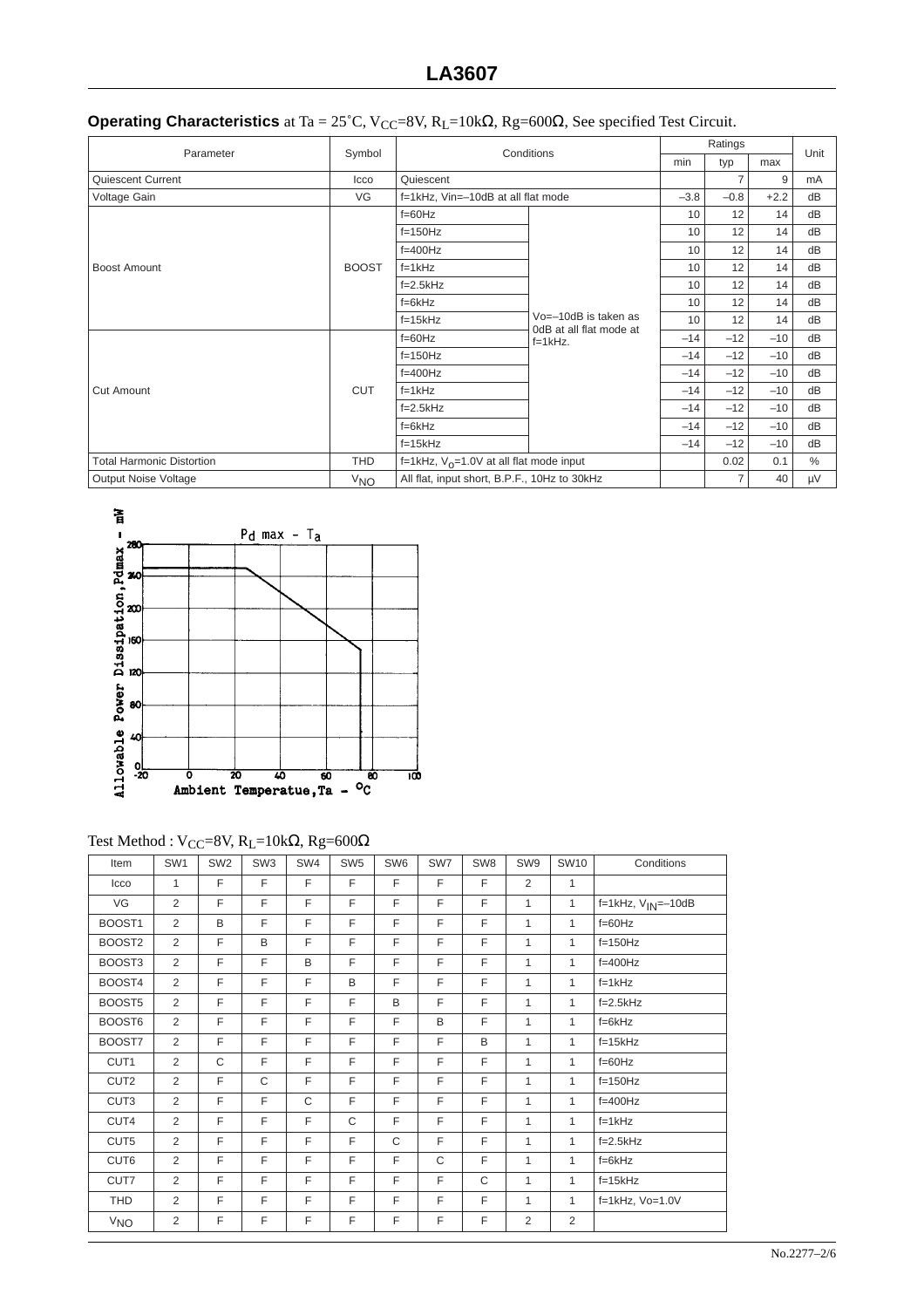

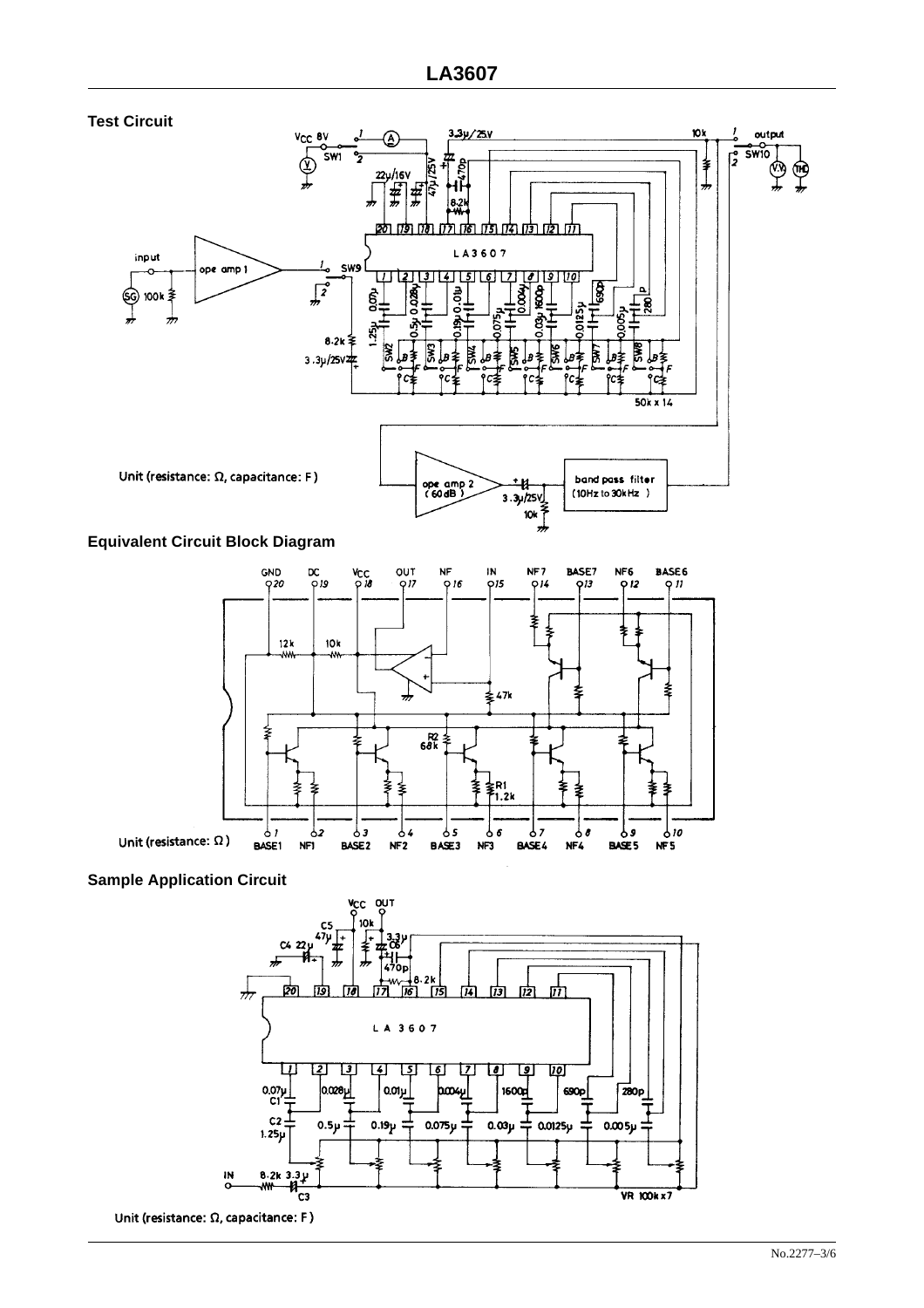

Unit (resistance:  $\Omega$ , capacitance: F)



fo (resonance frequency)

In the sample application circuit, fo for each of 7 bands is set as follows : fo=60Hz, 150Hz, 400Hz, 1kHz, 2.5kHz, 6kHz, 15kHz

fo is calculated using the following formula.

$$
\text{fo} = \frac{1}{2\pi\sqrt{C1 \cdot C2 \cdot R1 \cdot R2}}
$$

Q (quality factor)

Q is calculated using the following formula.

$$
Q = \sqrt{\frac{C1 \cdot R2}{C2 \cdot R1}}
$$

When Q is increased, the frequency band affected by the resonance circuit is narrowed and a clear distinction between this band and adjacent band is provided, but the frequency response swells greatly at all boost mode and the peak of the composite frequency is lowered. The above must be considered to fix C1, C2.

Description of external parts

- C1, C2 : Capacitors used to fix fo (resonance frequency)
- C3 : Input capacitor. Decreasing the capacitor value lowers the frequency response at low frequencies.
- C4 : Decoupling capacitor. Decreasing the capacitor value makes the effect of power supply stronger, whereby repple is liable to occur.
- C5 : Power capacitor.
- C6 : Putput capacitor. Decreasing the capacitor value lowers the frequency response at low frequencies.

Proper cares in using IC

- $\cdot$  Maximum supply voltage V<sub>CC</sub> max 20V must not be exceeded. The operating voltage is in the range of 5 to 15V.
- · Application of power with the pin-to-pin spaces shorted causes breakdown or deterioration of the IC to occur. When mounting the IC on the board of applying power, make sure that the pin-to-pin spaces are not shorted with solder, etc.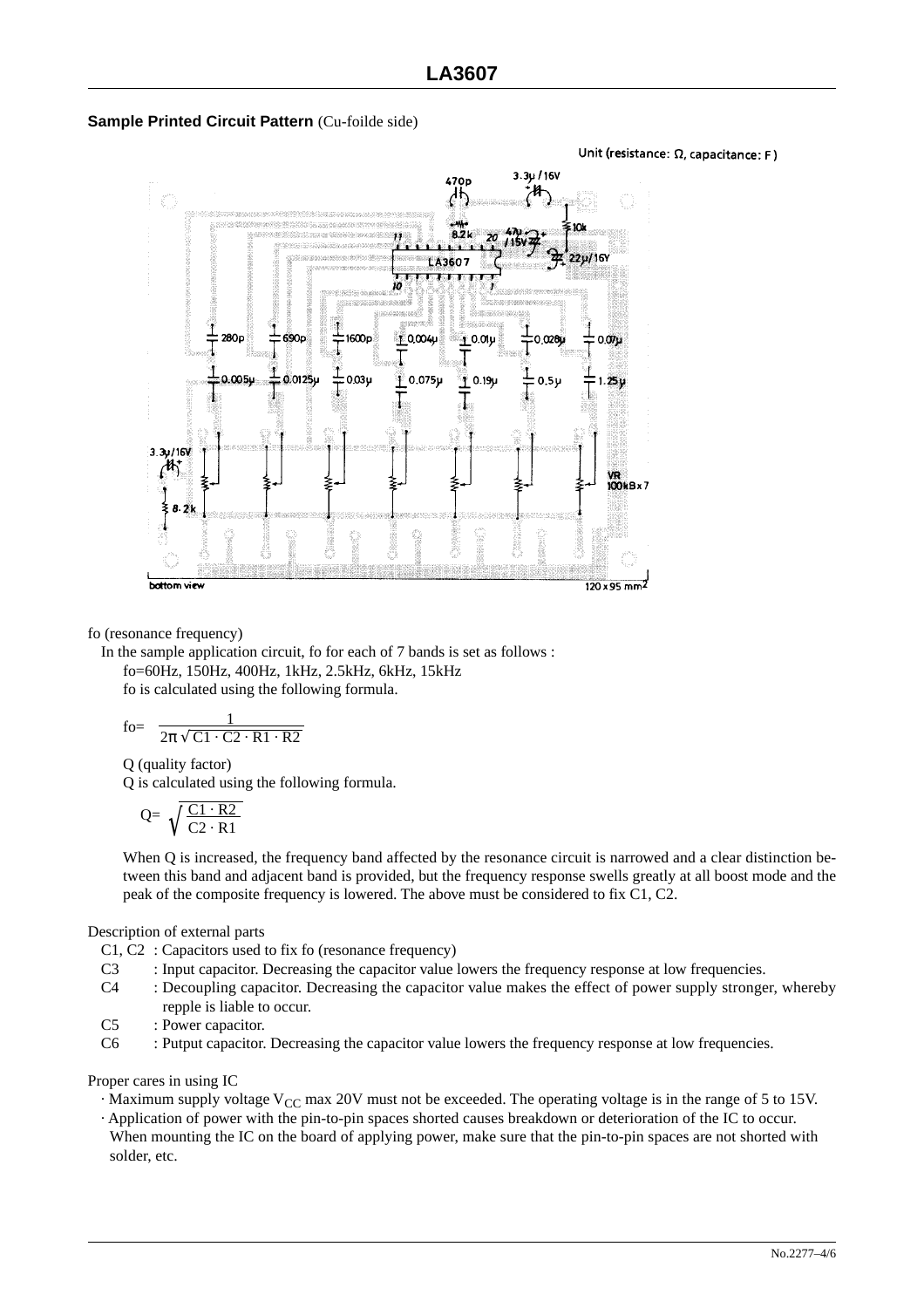

![](_page_4_Figure_2.jpeg)

THD -  $V_O$